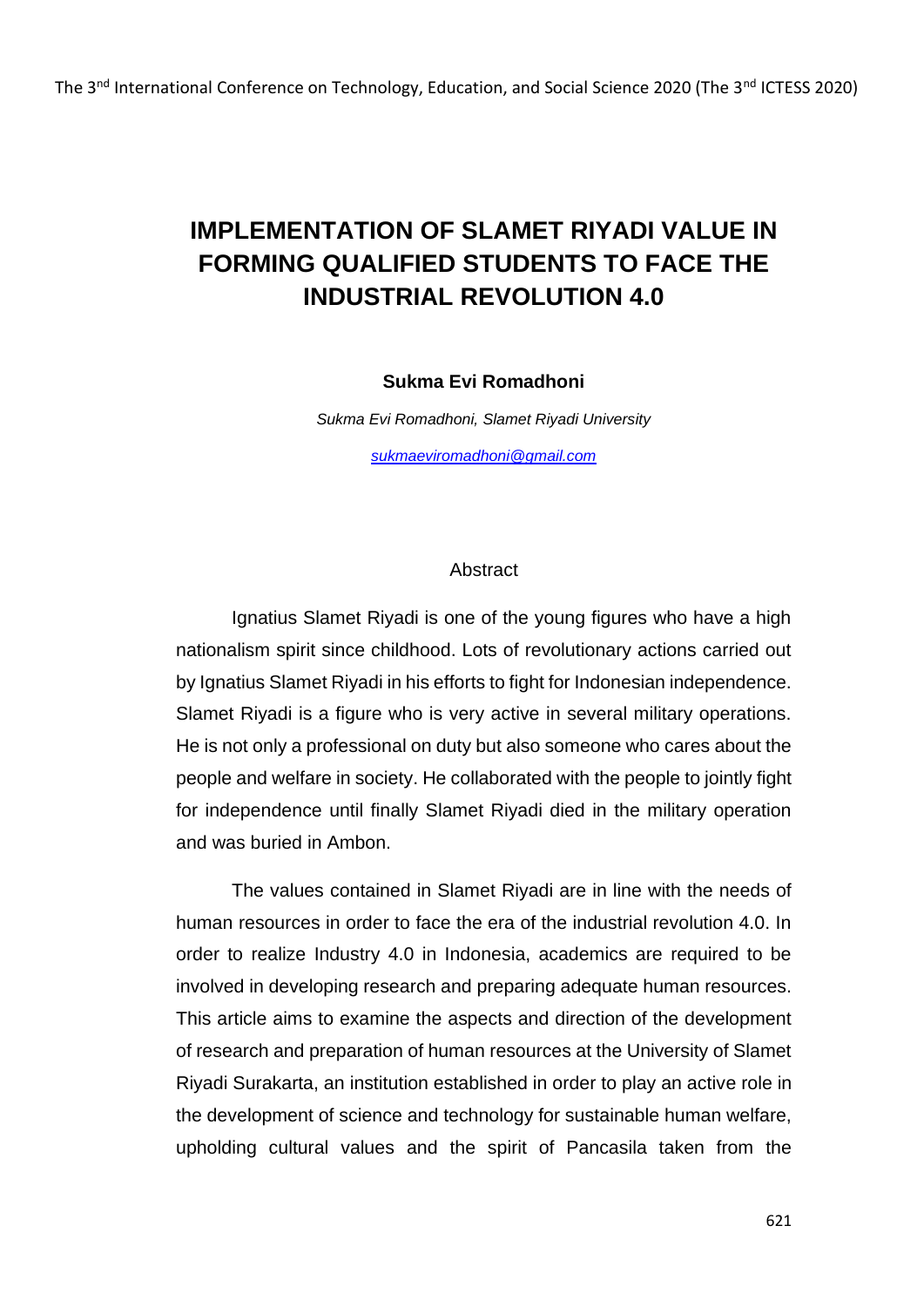Revolutionary Heroes Ignatius Slamet Riyadi. This article is expected to give an idea of what Industry 4.0 is and the efforts made by Slamet Riyadi University in implementing Slamet Riyadi's values to face the fourth industrial revolution.

Keywoards : slamet riyadi, industry 4.0, academics, values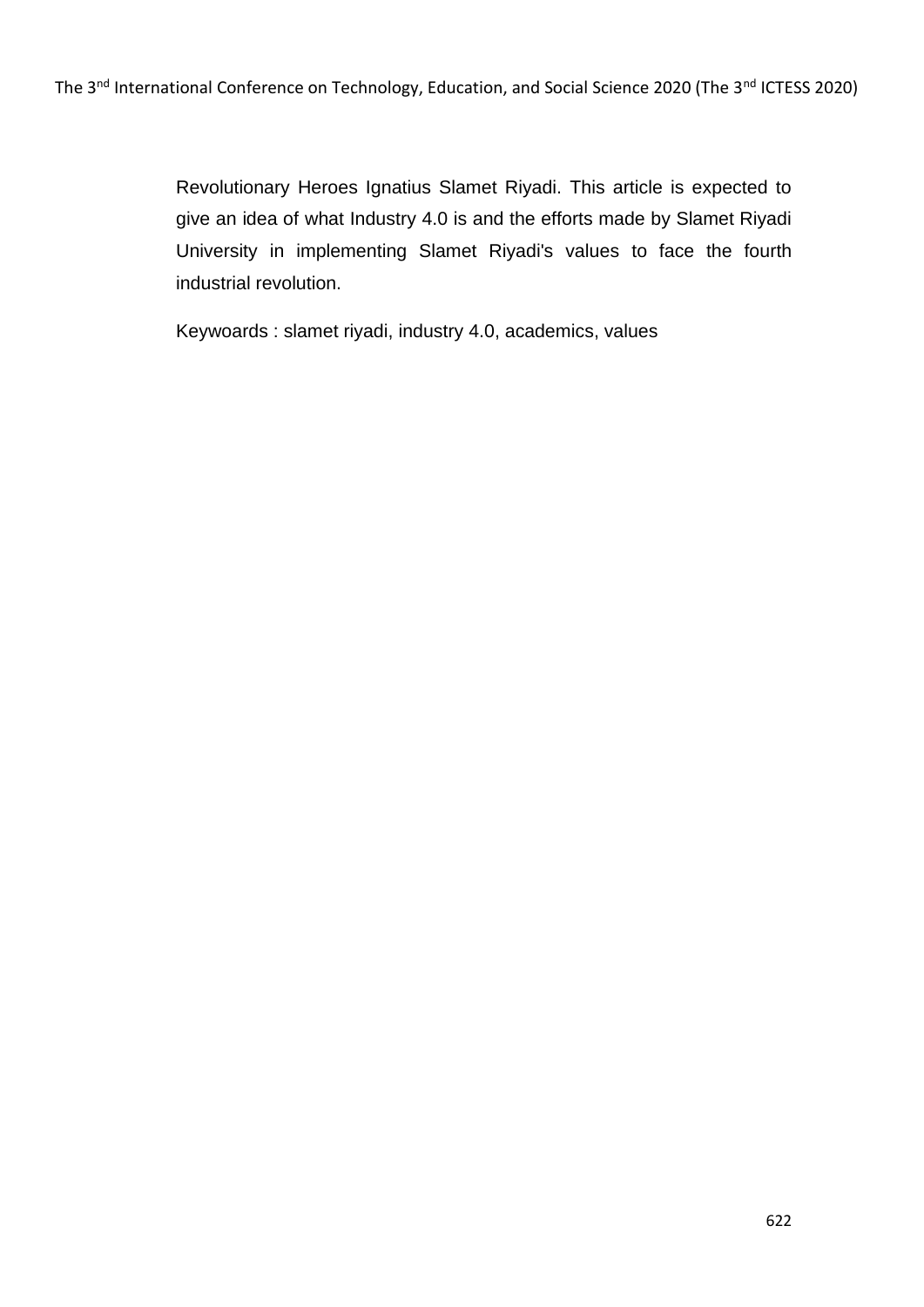# **1. INTRODUCTION**

### **1.1. Background**

Ignatius Slamet Riyadi was a revolutionary hero from Surakarta who influenced Indonesia's struggle for independence and post-independence. Thanks to his persistence, discipline, intelligence, and nationalism spirit, Slamet Riyadi was made as one of the heroes who was highly appreciated by the people of Surakarta. Slamet Riyadi statue stands majestically at Gladak roundabout, Surakarta. In addition, Slamet Riyadi University whose logo is a pentagon frame in the form of a yellow and gold flower that symbolizes Kusuma Bangsa, namely to commemorate the services of ignatius hero Brig. Gen. Slamet Riyadi.

The term Industry 4.0 was born in Germany precisely when the Hannover Fair was held in 2011 (Kagermann et al., 2011). The European Parliamentary Research Service in Davies (2015) said that the industrial revolution happened four times. Industry 4.0 was announced a priori because the real event had not yet occurred and was still in the form of ideas (Drath and Horch, 2014). According to Zhou et al (2015), there are generally five major challenges that will be faced, namely aspects of knowledge, technology, economy, social, and politics. Kagermann et al (2013) said that academic involvement is needed in the form of research and development to realize Industry 4.0.

#### **1.2. Goal**

The purpose of this article is to describe the values of Slamet Riyadi in line with human resources needs in the face of the Industrial Revolution 4.0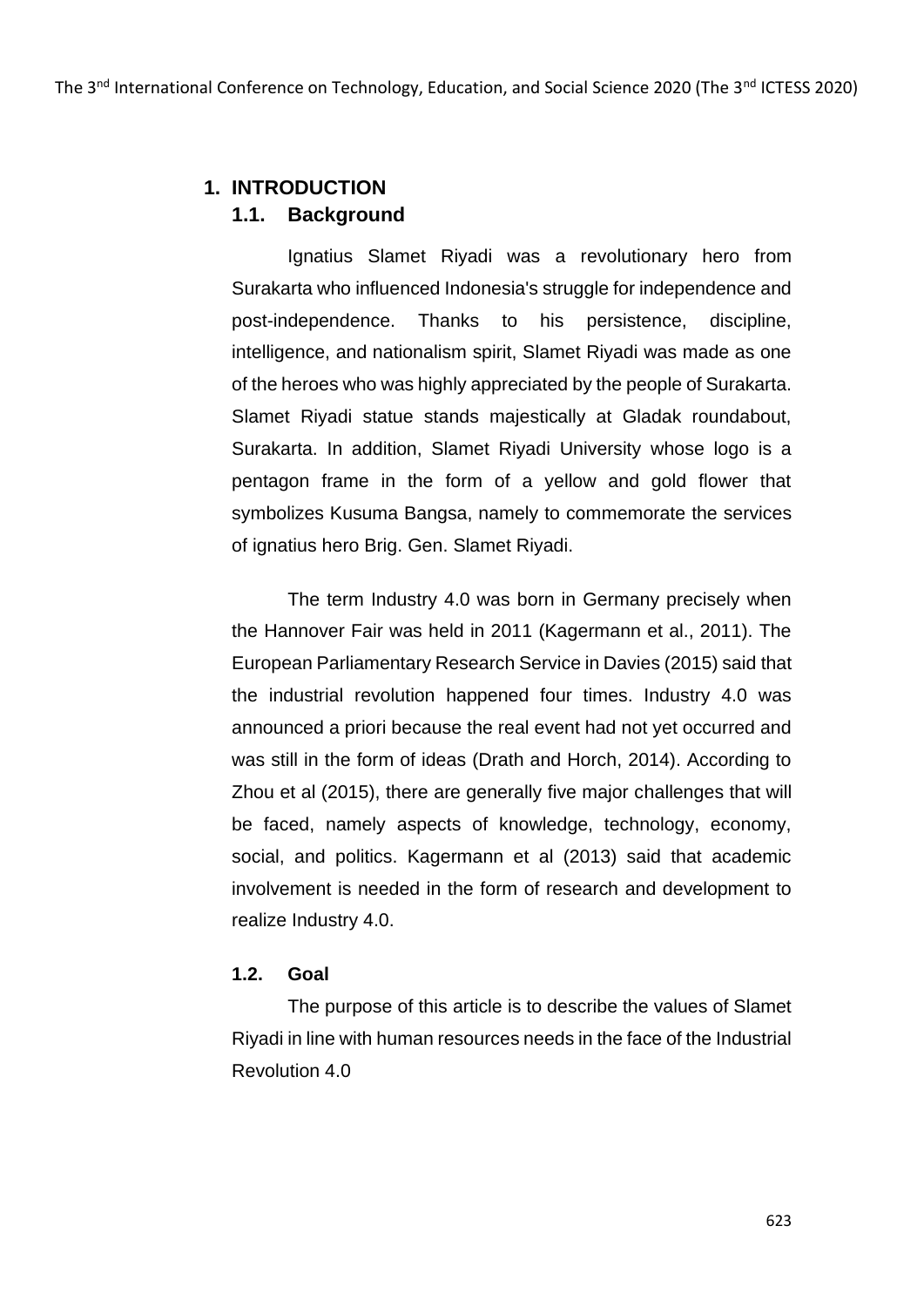## **1.3. Method**

The method used in compiling this article is to study primary data with direct observation and secondary data in the form of books, and electronic journals, online newspapers, and youtube channels.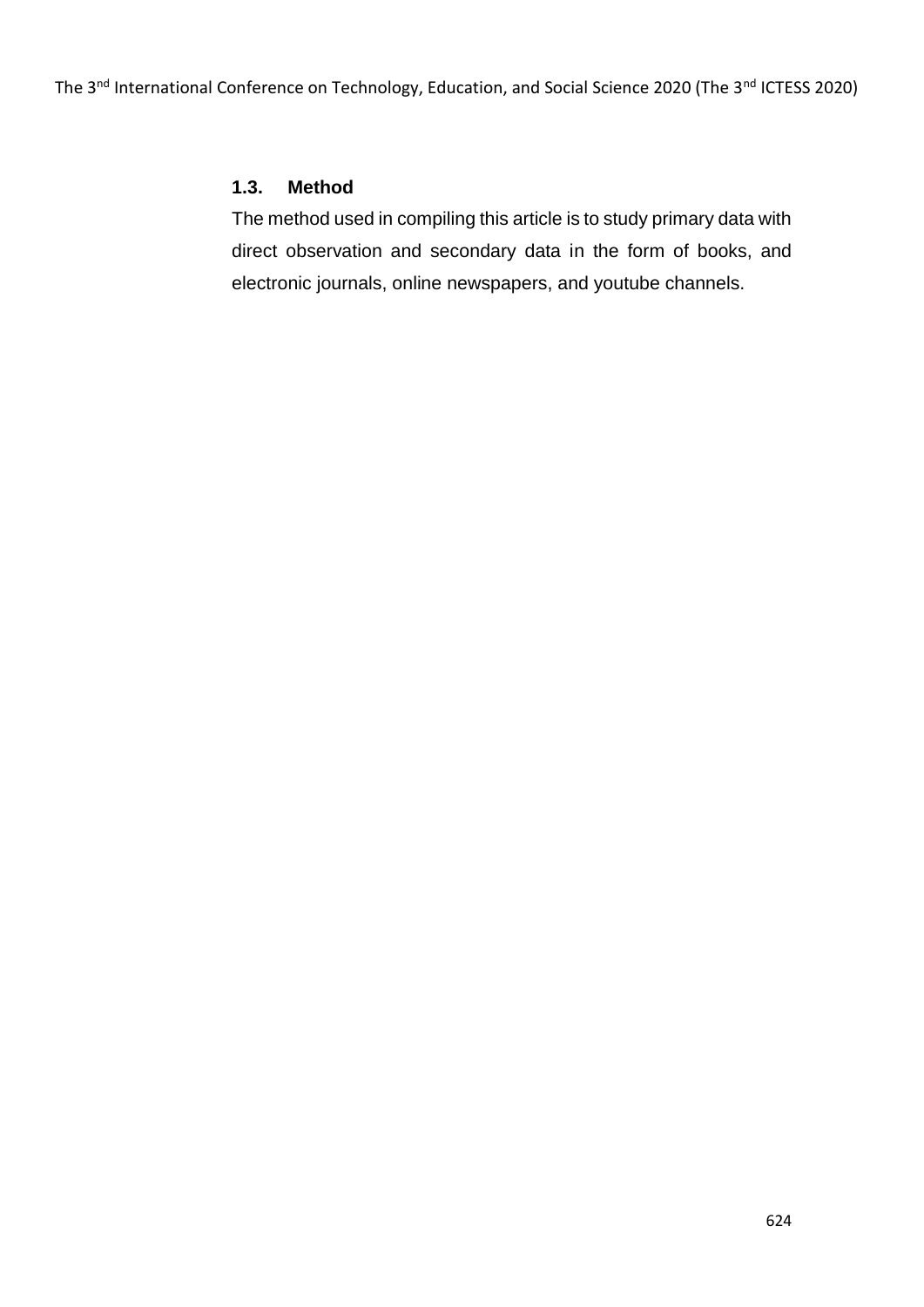# **2. DISCUSSION**

#### **2.1. History Of Ignatus Slamet Riyadi**

Slamet Riyadi was born in Solo, Central Java, on July 26, 1927 under the name Soekamto. His father, Raden Ngabehi Prawiropralebdo, was a courtier and officer at Surakarta Hadiningrat Sunanate. Meanwhile, his mother, Soetati, helps meet her daily needs by selling fruit. After the general attack of Solo, Slamet Riyadi was baptized in The Church of Saint Antonius Purbayan Solo. His name became Ignatius Slamet Riyadi.

Slamet Riyadi is not only a professional soldier in charge of defense and security but also as a person who cares about the welfare of the people. He and his troops and the civilian government always joined hands closely. Letnal Colonel Slamet Riyadi's struggle to maintain the integrity of the Unitary State of the Republic of Indonesia did not only stop there. In a number of sparatism operation crackdown, Slamet Riyadi was active until he died as Kusuma Bangsa on the front of the crackdown of the Republic of South Maluku in front of Fort Victoria Ambon. *(Thesis-Role of IGN Slamet Riyadi in defeating the Republic of South Maluku (RMS) 1950).*

#### **2.2. Industry 4.0**

The term Industry 4.0 was born from the idea of the fourth industrial revolution. Its existence offers many potential benefits and in order to realize Industry 4.0, it requires the involvement of academics in the form of research. Presented by Zhou et al (2015), there are generally five major challenges that will be faced, namely aspects of knowledge, technology, economy, social, and politics. To answer these challenges, a large, planned and strategic effort is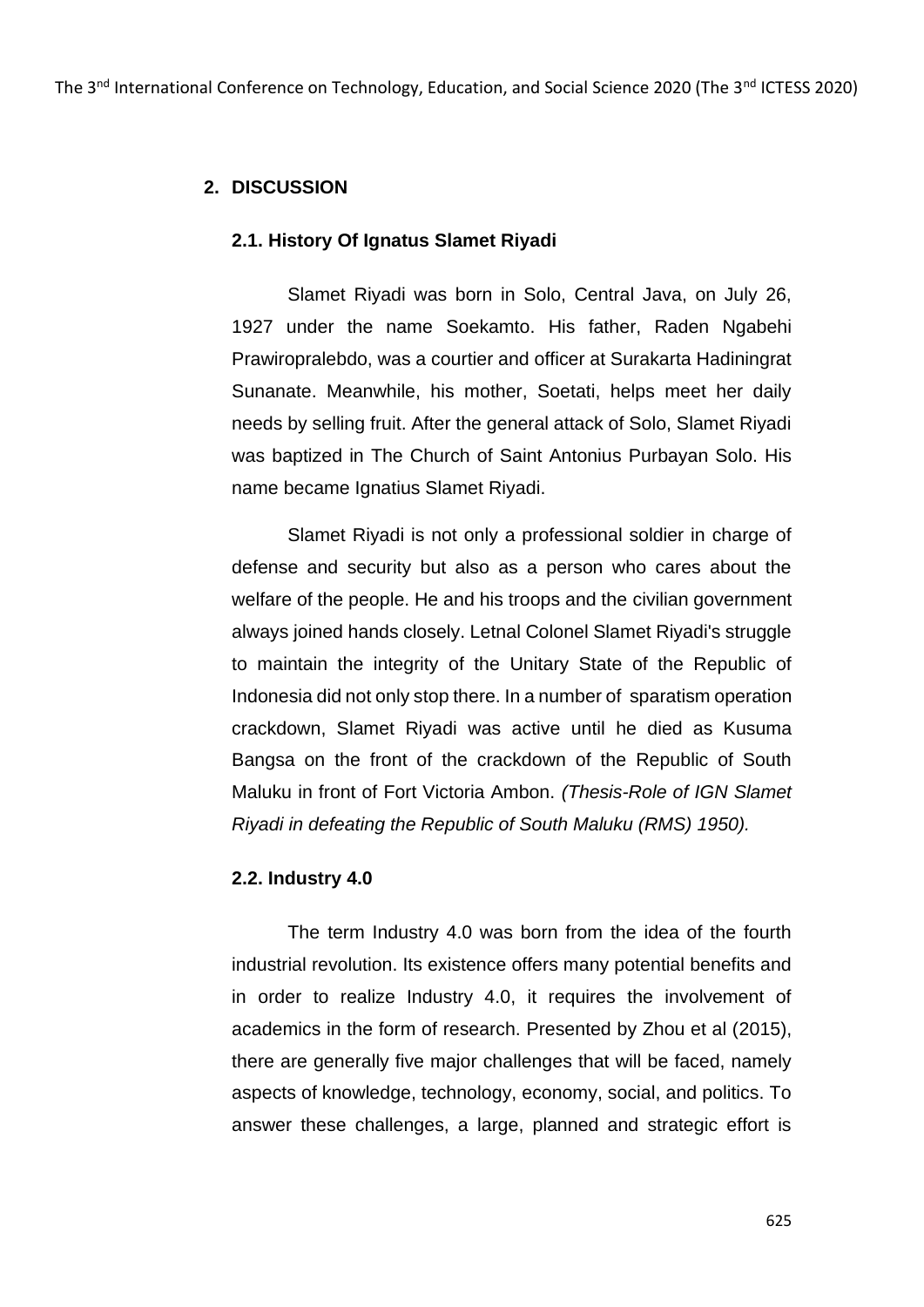needed both from the regulatory side (government), academics and practitioners.

Industry 4.0 does offer many benefits, but it also has challenges to face. Research conducted by Balasingham (2016) also showed a factor in the company's reluctance to implement Industry 4.0 due to worries about the uncertainty of its benefits. In addition, Industry 4.0 makes many elements using information and communication technology become IT-based, so that artificial intelligence appears that replaces the role of humans in it. The real example is an application such as gojek, bukalapak, traveloka, etc. that is very easy to use to make it easier for people just by smartphone.

The social impact that occurs today is not only companies in Indonesia but around the world doing efficiency and reduction of employees to pursue targets due to the emergence of new competitors that are not thought through. According to Analisa Widyaningrum (Psychologist) in his Youtube channel entitled **All must be ready to face the era of 4.0 (Q & A)** *"There is 1 thing that can not be replaced with technology that is emotional intelligence. If humans do not work by using emotional intelligence, then do not blame technology in place of humans. All we have to do is manage our empathy, look at it from the point of view of others, regulate and control negative emotions by studying emotional and spiritual intelligence because that's what sets people apart from technology".*

# **2.3. Slamet Riyadi University As A Tangible Manifestation Of The Values From Slamet Riyadi In The Industrial Era 4.0**

Slamet Riyadi University as UNISRI is a campus located on Sumpah Pemuda Road, No. 18 Kadipiro Village, Banjarsari District,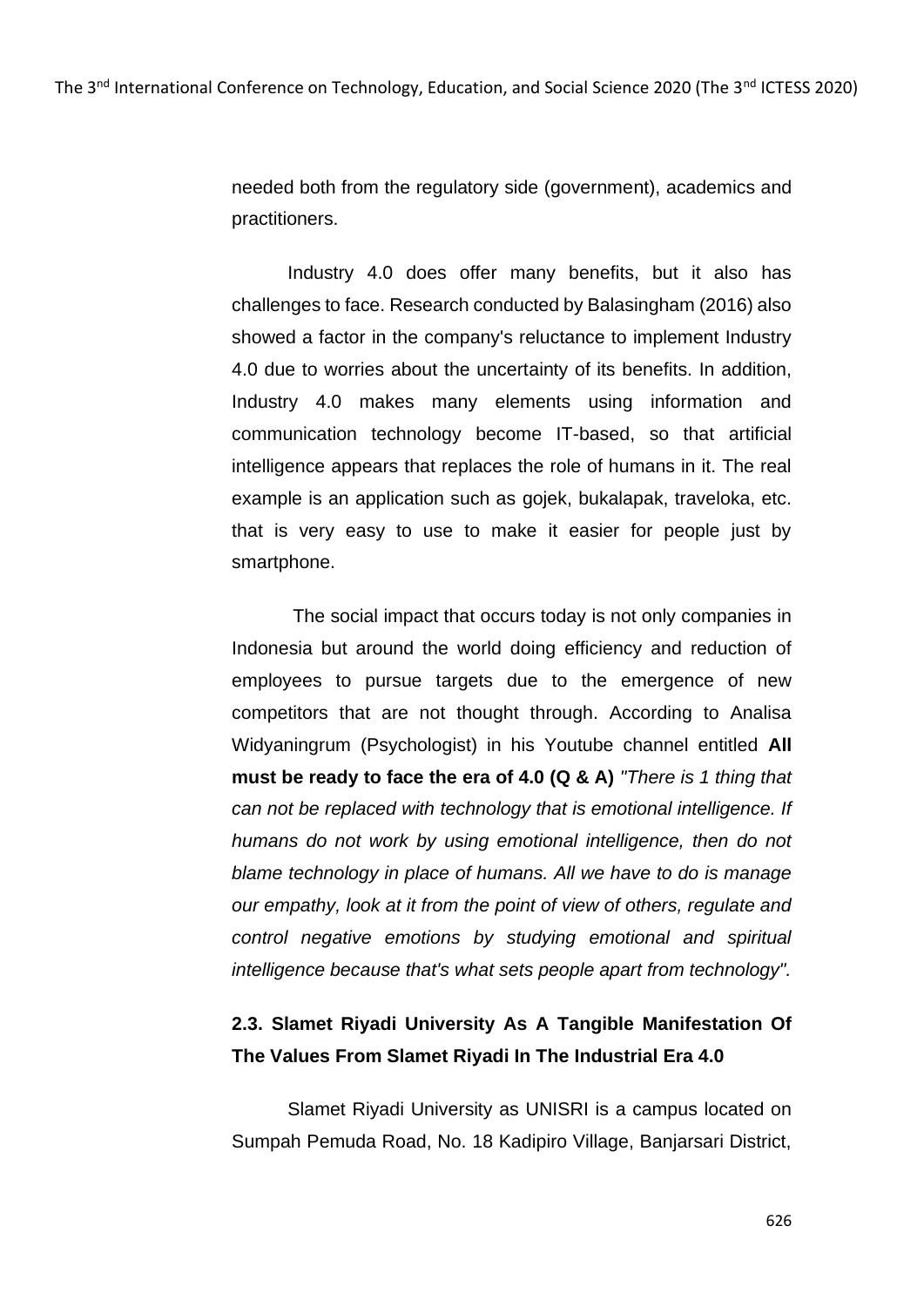Surakarta City. One of the symbols of the university is a pentagon frame in the form of a yellow-and-gold flower symbolizing Kusuma Bangsa, in memory of the hero Brig. Gen. Slamet Riyadi.

Lectures held at UNISRI are not only through face-to-face material giving, but through the online portal Sinau Bareng (E-Learning UNISRI website). Students can also access it on the internet and can learn easily. For administrative purposes including payment of tuition fees and printing of KRS (Study Plan Card), KHS (Study Result Card) can be through the Portal of Self-Access Bridge (AAM).

Director of Compliance and Human Capital of PT Bank Mandiri, Agus Dwi Handaya in an interview with Media Indonesia said, "The key to building human resources is with the academic strength of the campus with a research and innovation base can be the right partner for the government and the business world in order to build the economy". In line with this, UNISRI continues to collaborate with many parties in order to realize quality human resources in accordance with the values of Slamet Riyadi in order to meet the industry 4.0 that began to penetrate in Indonesia. The efforts made by UNISRI can be seen in various elements such as libraries that apply e-journals and e-libraries. In addition, various cooperations are also carried out by the campus with various elements such as internship programs with various international institutions to accelerate student mobility in the face of culture shock and tolerance between countries, and training held regularly by Mapala arcapada Unisri that is directly related to nature and navigation in accordance with the values of Slamet Riyadi in times of struggle. In addition, UNISRI also continues to promote various seminars related to industry 4.0 such as curriculum review workshops based on Industrial Revolution 4.0, etc.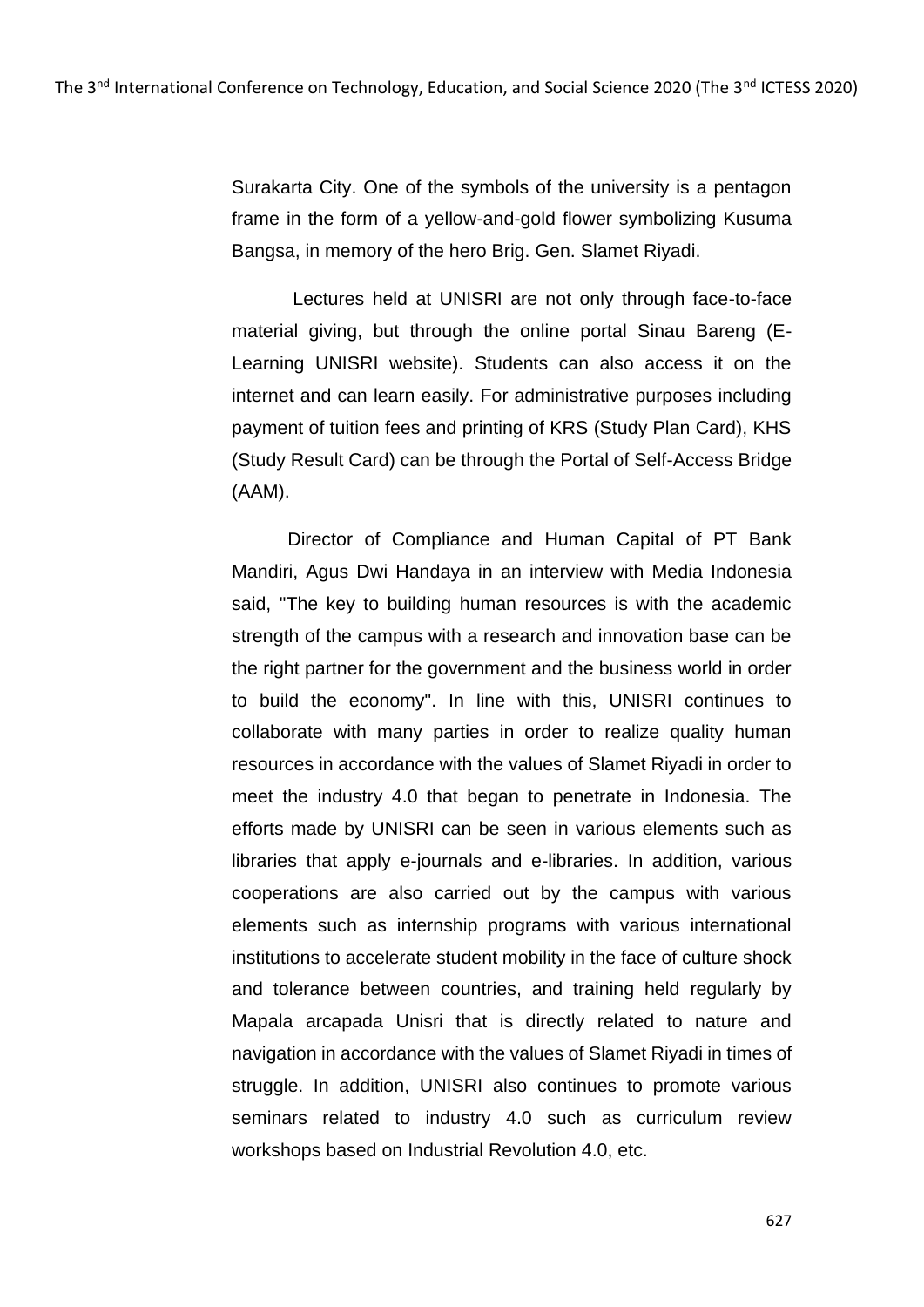Libraries, hotspot areas and laboratories are provided to facilitate access for academic community as well as functioned to cultivate the use of internet-based information and communication technology and technology. Various faculties in UNISRI are directed to produce qualified scholars with modern science in accordance with their roles so that they are ready to become human resources that are able to fill the needs of a skilled workforce, skilled, independent, and sensitive to changes in science and technology.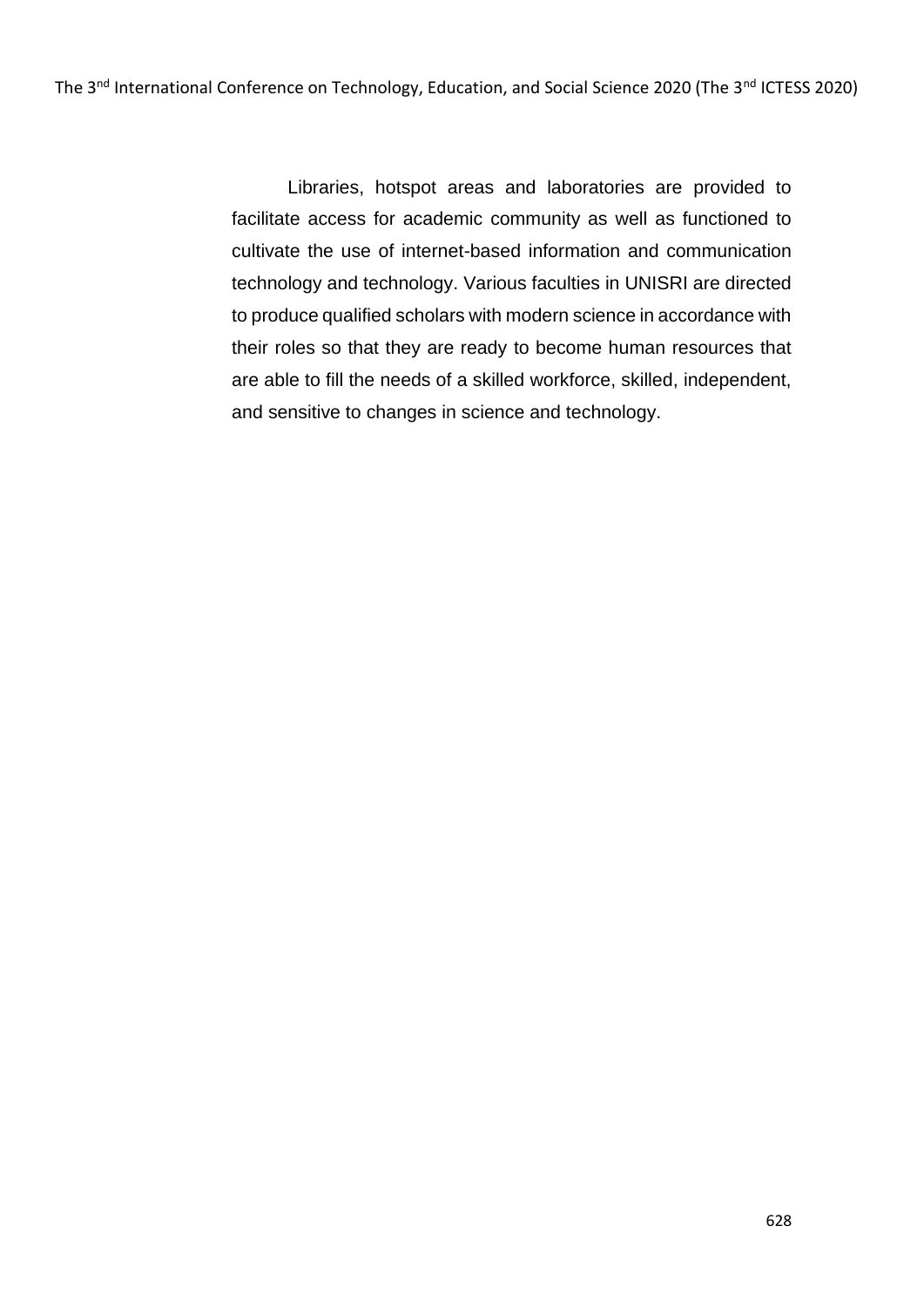# **3. CONCLUSION**

The values that can be taken from Ign Slamet Riyadi are very in line with the needs of human resources in the 4.0 era such as emotional and spiritual intelligence as well as the high nature of nationalism. Qualified, competent and ethical human resources can be a valuable asset for Indonesia. Education and research are the basic capital of creating competent human resources and can make good use of Artifical Intelligence. For example, UNISRI conducts various efforts such as community service from lecturers who are now ranked 196th out of 1977 universities in Indonesia. In addition, in 2019 UNISRI Research Cluster rose to Madya. The provision of various scholarships and internship opportunities for students to study abroad in order to produce competitive human resources in the future also get top priority. Hopefully, the programs that have been well implemented and will be developed by Slamet Riyadi University can be continuously improved to realize competitive human resources and become a role model for the next generation, especially in remote areas by paying attention to quality according to the values of Ignatius Slamet Riyadi Hero.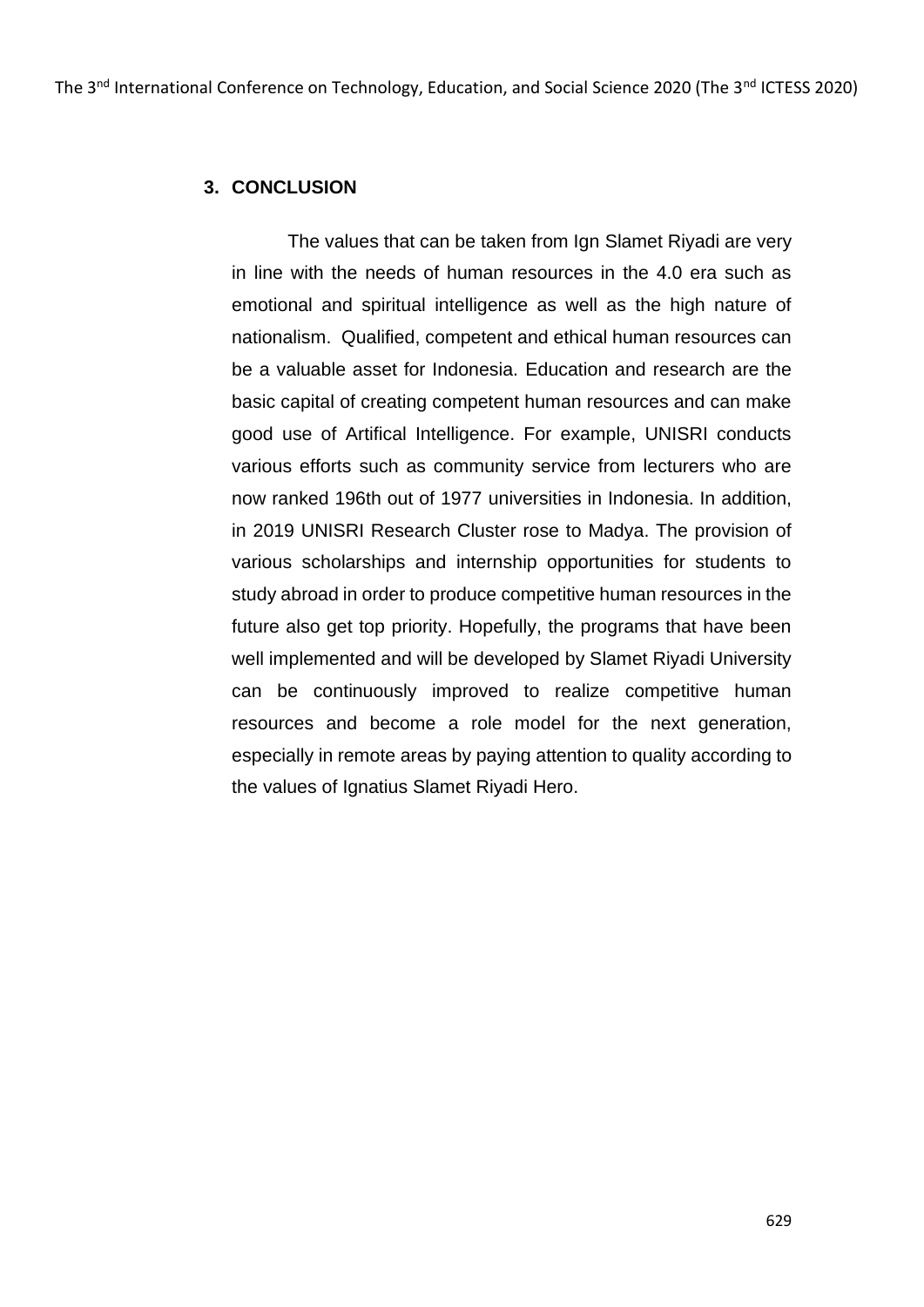The 3<sup>nd</sup> International Conference on Technology, Education, and Social Science 2020 (The 3<sup>nd</sup> ICTESS 2020)

### **LIBRARY LIST**

#### **Thesis:**

Sukma, Erpan Aji. 2016. *Peran Ign Slamet Rijadi Dalam Menumpas Republik Maluku Selatan (Rms) Tahun 1950.* Yogyakarta : Program Studi Pendidikan Sejarah Universitas Pgri Yogyakarta.

### **Electronic Journal:**

Prasetyo, Hoedi, Wahyudi Sutopo. *Industri 4.0: Telaah Klasifikasi Aspek Dan Arah Perkembangan Riset.* Surakarta : Program Studi Teknik Mekatronika, Politeknik ATMI Surakarta, dan Program Studi Teknik Industri, Universitas Sebelas Maret, Surakarta. No.1 : 17-19.

#### **Online Newspaper:**

Santoso, Puji. 14 September 2019. *Saatnya Benahi SDM Hadapi Era Revolusi Industri 4.0.* Media Indonesia.

#### **Book:**

Pedoman Pendidikan Universitas Slamet Riyadi Tahun 2017/2018